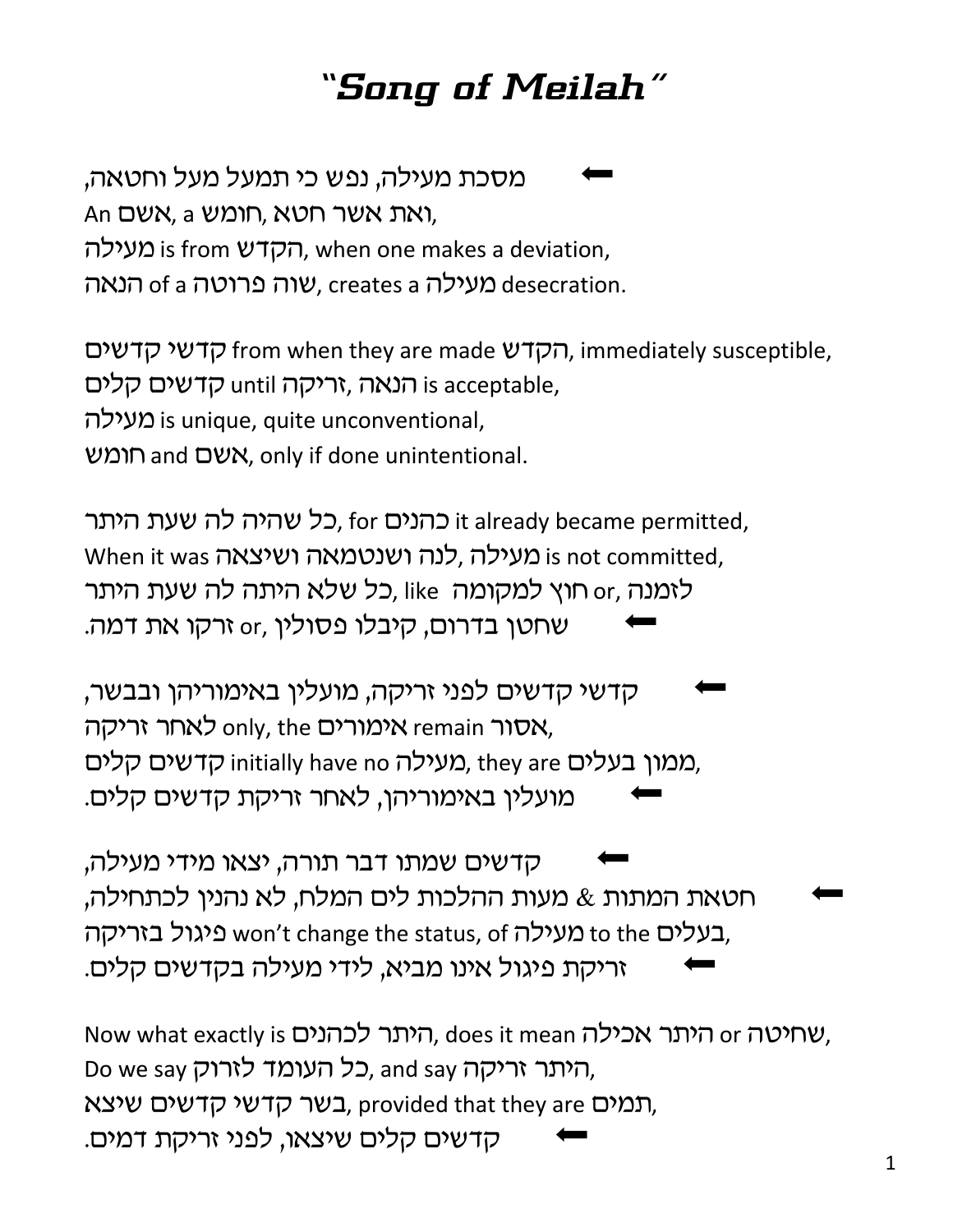מעילה בעולה משהוקדשה, עד שתצא לבית הדשן, The עורות remain for the כהן, to use at his discretion, הוזה דמה וואות, until המה דמה וואסור they remain הו עד שיותך הבשר, בית הדשן until they reach the פרים הנשרפים.

על קרנות המזבח, נזרק דמן של כבשים until שתי הלחם, Never קול מראה וריח, by, הול מראה ורי מנחות משהוקדשו, עד שקרב הקומץ, עד שיצא לבית הדשן, מועלין בקומץ.

rhe יביא דבר שכולו למזבח, the חומש and קרן, Should it go כלנדבה, or for הטורת, בדק הבית or באבח, from where it is attributed, Is it sent back לנדבה, for the funds to be distributed.

The מועלין בהן משהוקדשו, וists many examples of, מועלין בהן The לבונה, and לבונה, are just examples to name a few, מנחת כהנים, מנחת נסכים, all from its origination, תמורת חטאת מועלין בה, destination.

ון מעילה no המפריש מעות לנזירותו if you're assumin' The money was not specified, it was only מעות סתומין, אין לך דבר שנעשה מצותו ומועלין בו, beside (maybe) איברי שעיר המשתלח, מזבח by the תרומת הדשן and עגלה ערופה, בגדי כהונה.

ווה מעילה no קל בתחילה initially, יצא לנחל קדרון (then one can be מועל), then one can be *נו*על נסכין משהקדשו, until he starts גיסינג, נסכין בתחלתן מועלין בהן, עד שירדו לשיתין.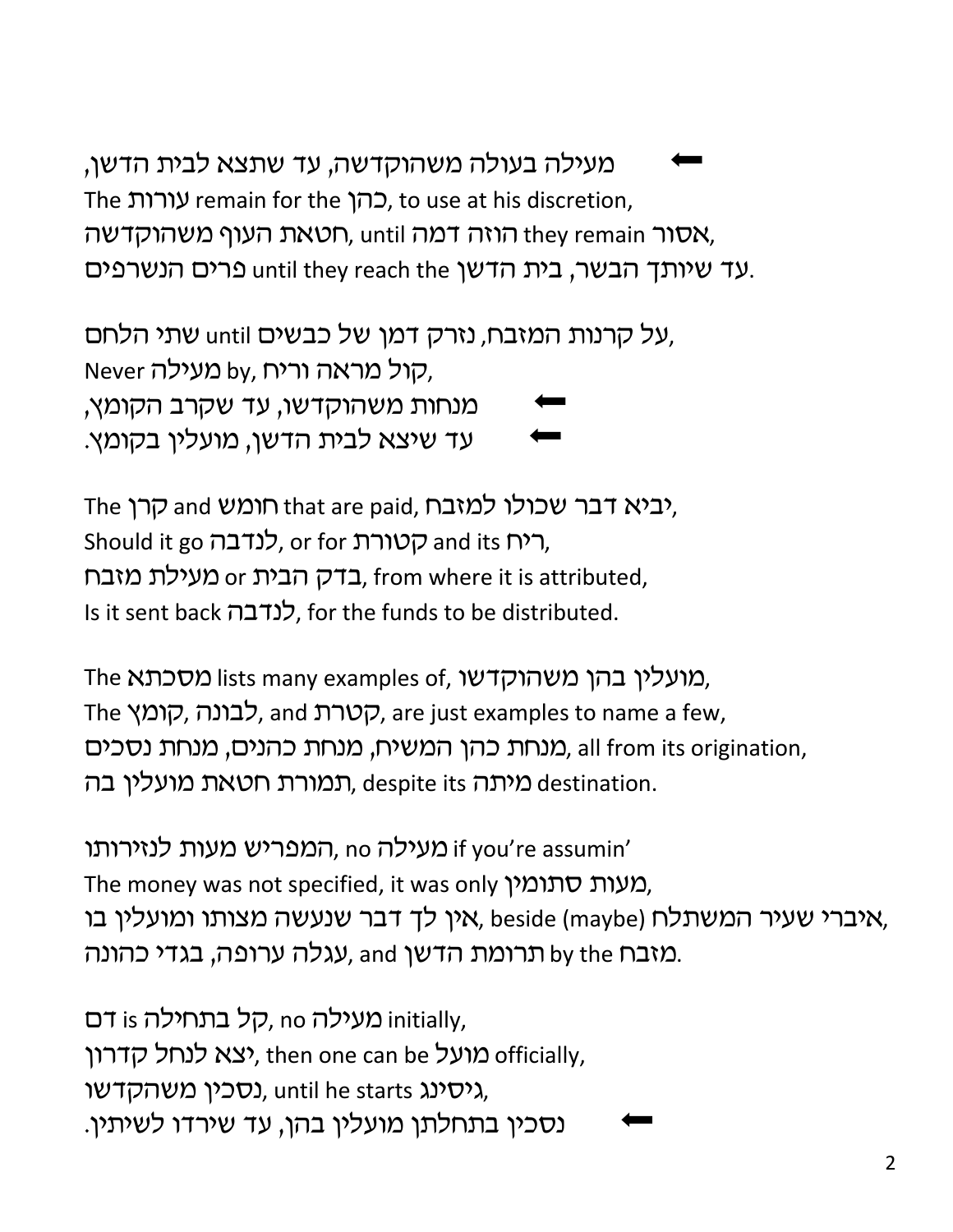דישון מזבח הפנימי והמנורה, לא נהנין ולא מועלין, Same with רורין, that are too old, or very young הורין, Susceptible to כבהמת קדשים, מקיז דם לבהמת No הלב מוקדשין from the product of הראב and ho היצי תורים.

מעילה by an שפה, donated with its manure, No ובל if the געילה came later, but on the *א*שפה An empty שובך or שובך, but the contents he did not provide, .inside'מועלין בה, ואין מועלין במה שב

Roots of a private tree, that are יונק from  $n$ , Or an שבאין בשל הדיוט, בדק הבית of אילן, A spring that flows from לא נהנין on all are דין, the לא ערבה & מים שבכד, מדאורייתא לא מועלין.

מעשר 6 בהמה a from a מעשר), he shouldn't suckle, קן שבראש אשירה, with a stick you should shuckle, For כרות or ברות, food of הקדש, food of המדט, מעילה forest, everything in it is subject to מעילה.

מועלין בעצים, that purchased wood, מועלין בעצים, ביצים and אפרוחים 6f ואנגונה, the status of ביצים, הקדש שוה מנה שחיללו על שוה פרוטה, but not לכתחילה, מעילה ות ומחולל it is מחולל, not subject to מעי

רמשה דברים, by an עולה, by an combine, שמן, בשר חלב והסולת and the wine, אכילה and נותר towards ששה מצטרפין בתודה, For בועילה and שחוטי חוץ, טמא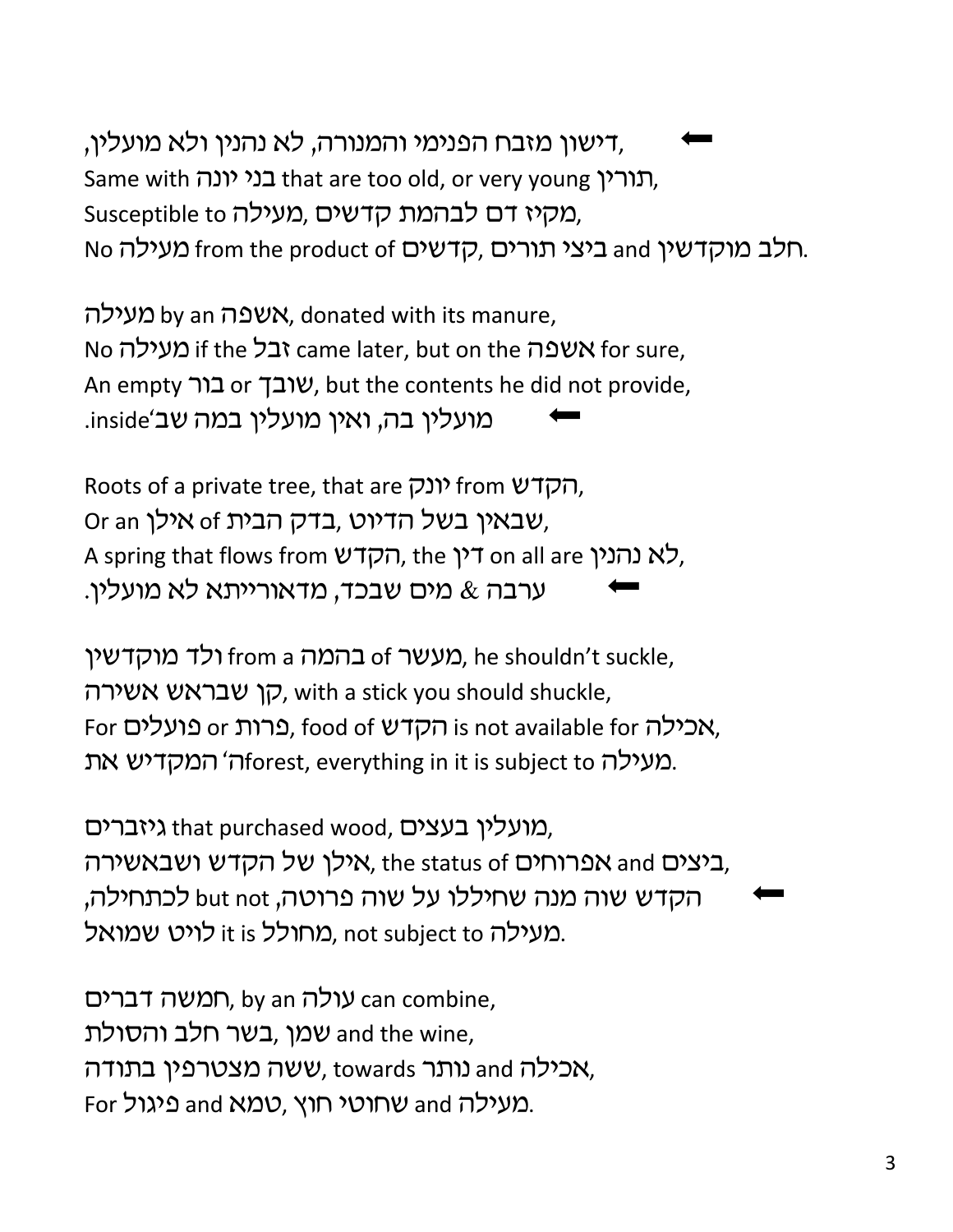תרומה, תרומת מעשר, דמאי, חלה  $\&$  בכורים, מצטרפין זה עם זה, לאסור איסורים, כל הפיגולים, נבילות, שקצים, והנותרים, מצטרפין זה עם זה, בכזית הין אוסרין.

רם שרץ והבשר combine to an עדשה, it is very clear, They are שוין טומאתן, and also the same *ww*, ,utnuy must be equal, for the same duration, Besides שיעורין שוין, to create a combination.

האוכל שנטמא באב הטומאה ובולד, combine to make a שניה, לפסול את הגויה .חצי פרס to a כל האוכליו מצטרפין, To a כמזון שתי סעודות ,טומאת אוכלין for כביצה, כגרוגרת להוצאת שבת, ככותבת ליום הכפורים.

All משקין ברביעית, from water to wine, כמלא לוגמא ביום הכפורים, all liquids combine, Three by three Dyter a רול to be שיעור בגד, Combines with a שיעור only to the שיעור.

So many changes to the words, of רבינא and ה' אשי $\tau$ , The much longer רש"ל, instead of original (מפורש, Does the לישנא אחרינא, or should it really say ה' הונא לשון מעילה משונה, describes it best, לשון מעילה משונה.

כל דבר שיש בו פגם, it is subject to deterioration, לא מעל עד שיפגום, until he creates that situation, לבוש בבגד של הקדש, or with לבוש באר מקדש, ax he chopped, No מעילה for him, if before a מ $\Omega$ גם he was stopped.